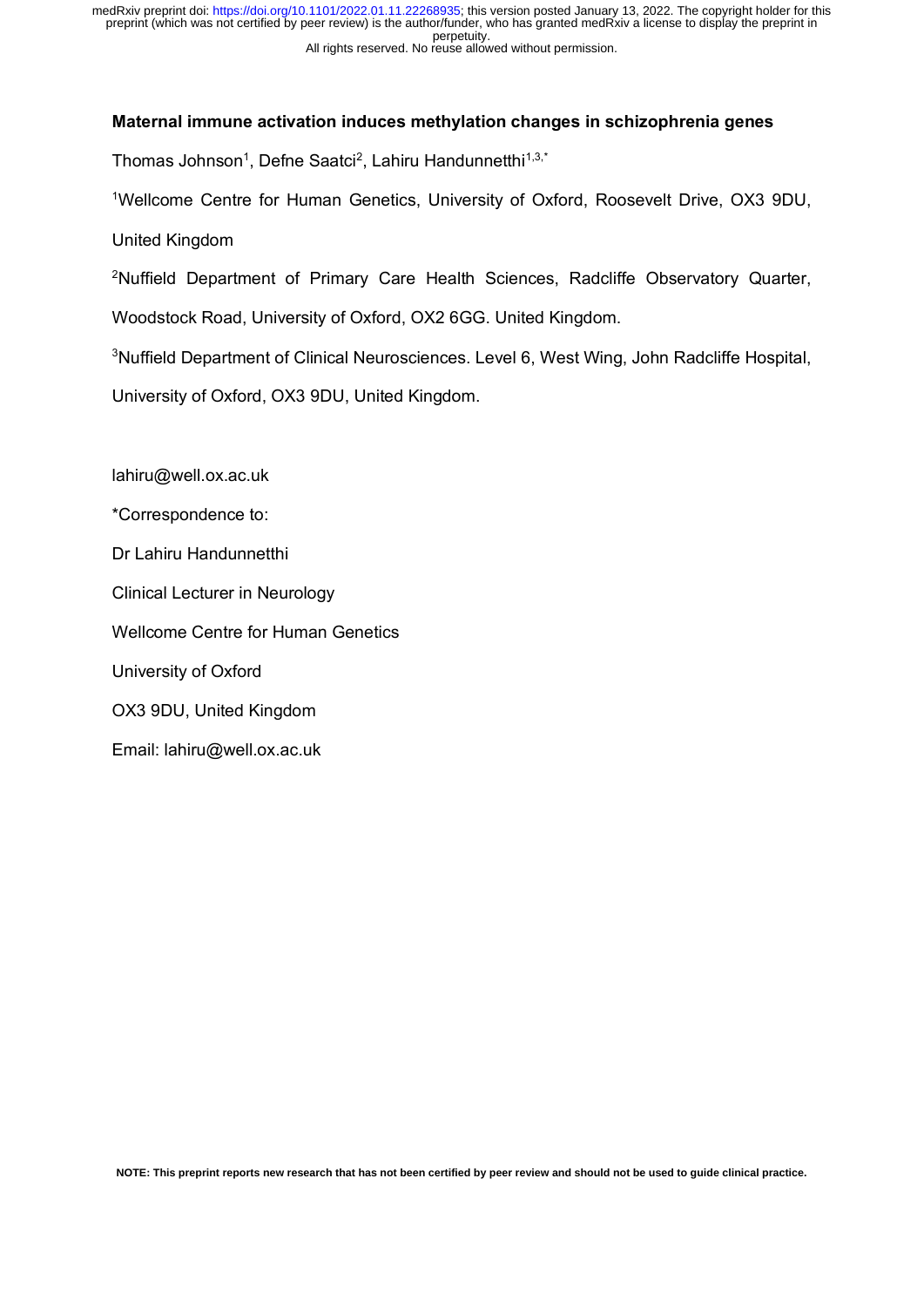## **ABSTRACT**

Susceptibility to schizophrenia is mediated by genetic and environmental risk factors. Infection driven maternal immune activation (MIA) during pregnancy is a key environmental risk factor. However, little is known about how MIA during pregnancy could contribute to adult-onset schizophrenia. In this study, we investigated if maternal immune activation induces changes in methylation of genes linked to schizophrenia. We found that differentially expressed genes in schizophrenia brain were significantly enriched among MIA induced differentially methylated genes in the foetal brain in a cell-type-specific manner. Upregulated genes in layer V pyramidal neurons were enriched among hypomethylated genes at gestational day 9 (fold change = 1.57, FDR = 0.049) and gestational day 17 (fold change = 1.97, FDR = 0.0006). We also found that downregulated genes in GABAergic Rosehip interneurons were enriched among hypermethylated genes at gestational day 17 (fold change = 1.62, FDR= 0.03). Collectively, our results highlight a connection between MIA driven methylation changes during gestation and schizophrenia gene expression signatures in the adult brain. These findings carry important implications for early preventative strategies in schizophrenia.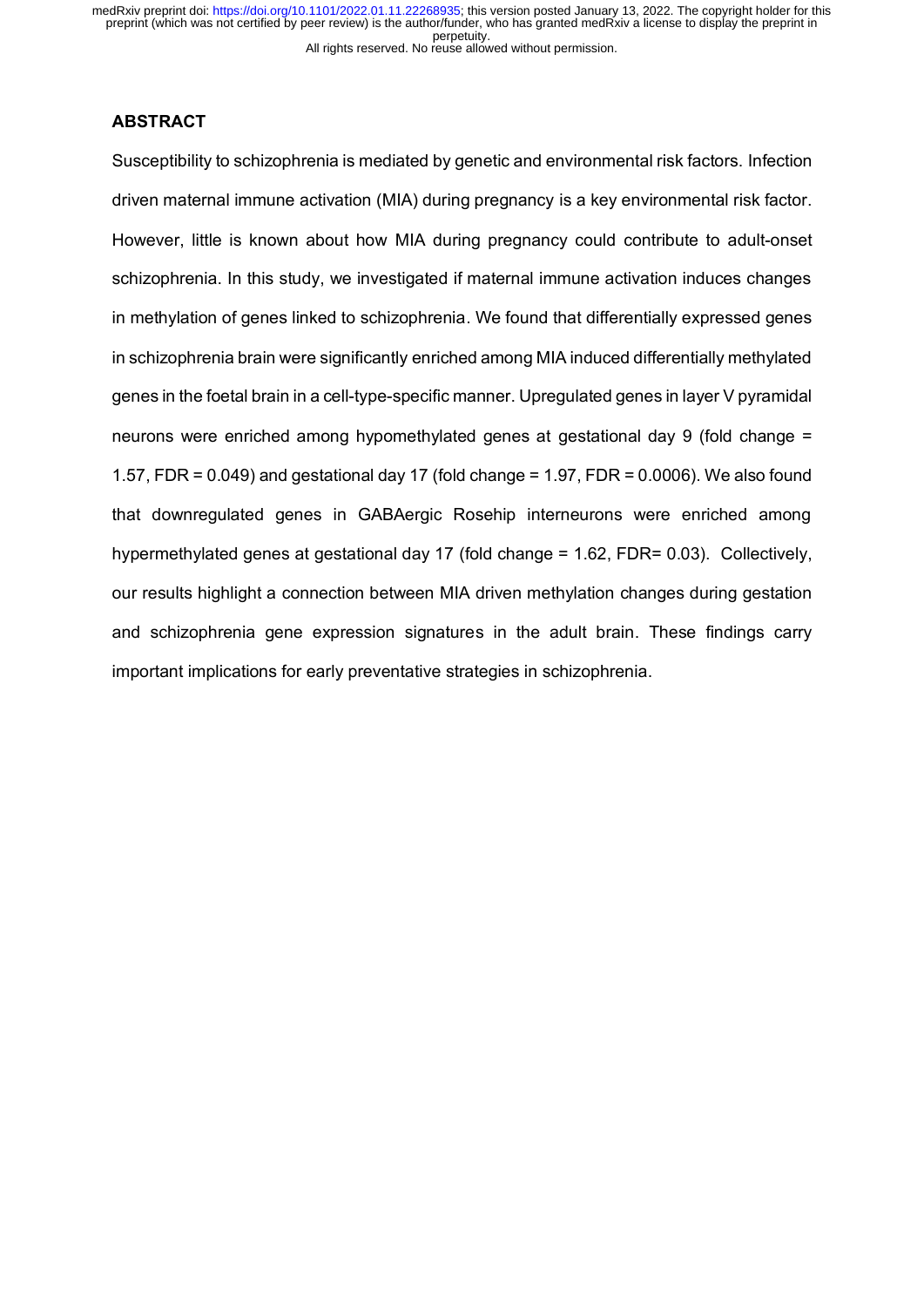### **INTRODUCTION**

Epidemiological studies show overwhelming evidence that both genetic and environmental risk factors are important in the aetiology of schizophrenia (Owen et al., 2016). Recently, genome-wide association studies (GWAS) and transcriptomic studies have driven an unprecedented leap in our understanding of the disease, identifying hundreds of genetic variants associated with schizophrenia, as well as gene expression signatures in the adult schizophrenia brain (Consortium et al., 2020; Gandal et al., 2018; Ruzicka et al., 2020). The expression signatures in the schizophrenia brains are cell-type-specific and pathway analyses of these genes highlight the importance of neurodevelopmental processes in the aetiology of schizophrenia (Ruzicka et al., 2020).

Although environmental risk factors are multifaceted, epidemiological associations between maternal exposure to infections in gestation and subsequent increased risk of schizophrenia are established (Brown et al., 2005, 2004; Buka et al., 2008; Mortensen et al., 2007; Saatci et al., 2021; Sorensen et al., 2009). This association has been studied using maternal immune activation (MIA) models in which exposure of pregnant mice to immune insults give rise to disease relevant pathological and behavioural changes in their adult offspring (Gumusoglu and Stevens, 2019). MIA can be achieved by many immune agents such as polyinosinic:polycytidylic acid (polyI:C) and lipopolysaccharides (LPS) mimicking viral and bacterial infections respectively. A recent study showed that MIA induction through polyI:C results in the deregulation of known schizophrenia genes in the foetal brain (Handunnetthi et al., 2021). Despite extensive modelling in animals, our understanding of the how MIA could contribute to long lasting changes in the brain, that increase risk of schizophrenia in the offspring in adulthood, remains poorly understood.

DNA methylation regulates gene expression by recruiting proteins involved in gene repression or by inhibiting the binding of transcription factor(s) to DNA (Boyes and Bird, 1991; Nan et al., 1998). During development, the pattern of DNA methylation in the genome changes because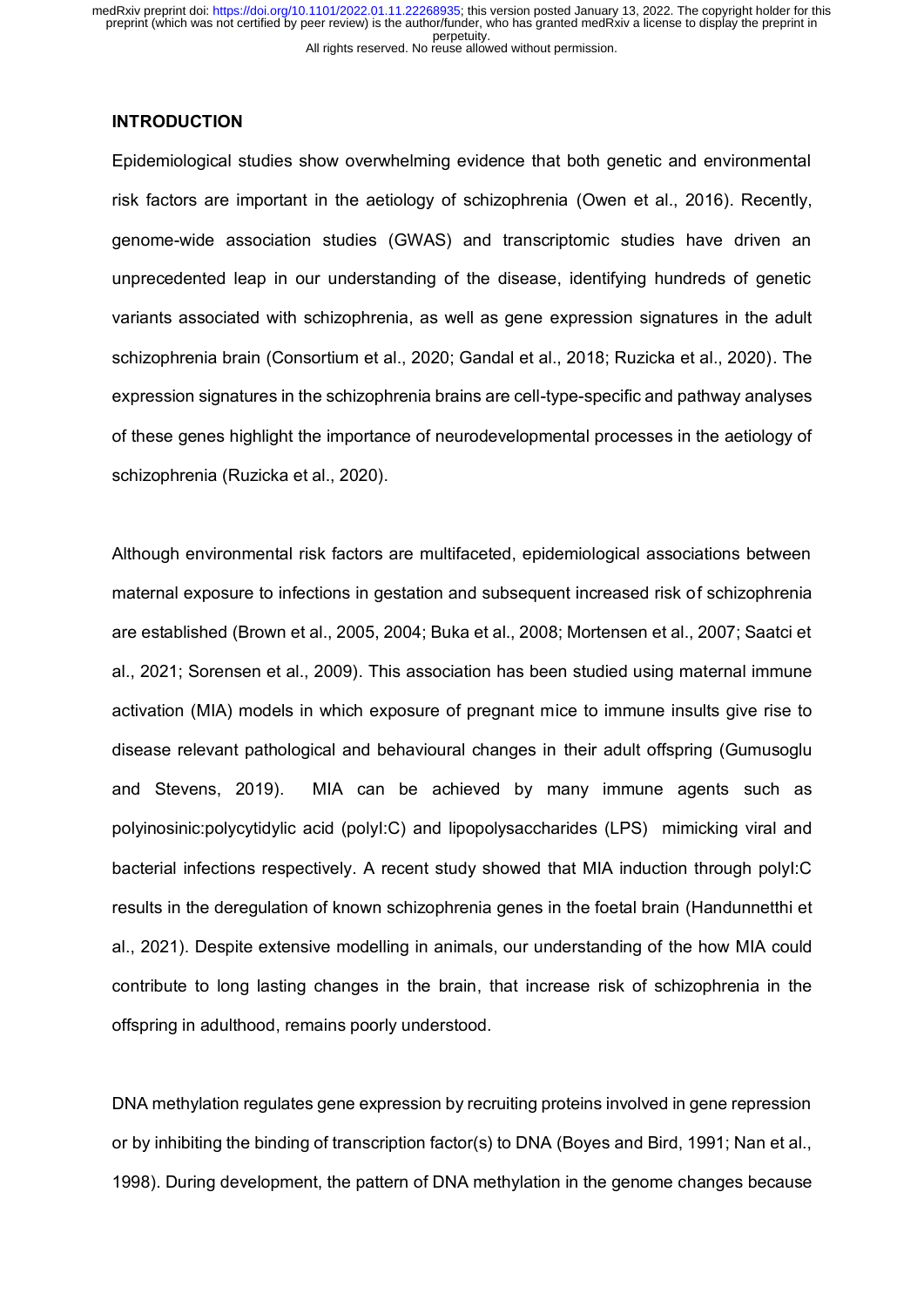of a dynamic process involving both de novo DNA methylation and demethylation. Previous studies suggest that MIA during pregnancy can influence this dynamic process, providing a possible mechanism by which infection could influence gene expression in the foetal brain (Basil et al., 2014; Richetto et al., 2017; Tang et al., 2013). Furthermore, DNA methylation changes can persist into adulthood, resulting in long lasting modification of gene expression that may continue to influence neural function in later life (Stevenson et al., 2020). This represents an attractive molecular mechanism that could link environmental exposure in early life such as maternal immune activation to adult-onset schizophrenia.

Therefore, we sought to examine the relationship between MIA-induced changes to the foetal methylome and genes known to play a role in schizophrenia pathogenesis. Specifically, this study investigated whether differentially expressed genes (DEGs) in schizophrenia brains and genes identified through GWAS were significantly enriched among differentially methylated genes (DMGs) in the foetal brains following MIA.

#### **MATERIALS AND METHODOLOGY**

# *Differentially methylated genes from MIA mouse model of schizophrenia*

Two sets of DMGs in foetal brains were extracted after pregnant mice were exposed to polyI:C either in middle (POL-GD9) gestation or late (POL-GD17) gestation from a previous study (Richetto et al., 2017). In this study, methylation differences were identified through genomewide capture sequencing at single-base resolution for both POL-GD9 and POL-GD17. There were 2364 and 3361 DMGs (defined as methylation change > 5%, FDR < 0.05) at POL-GD9 and POL-GD17 timepoints respectively. Genes that exhibited both hyper- and hypomethylation changes across different domains of the same gene were excluded (POL-GD9: 47 genes and POL-GD17: 80 genes). Finally, DMGs were converted to human orthologues for downstream analyses using the BioMart database (Durinck et al., 2009).

*Schizophrenia-associated genes from GWAS*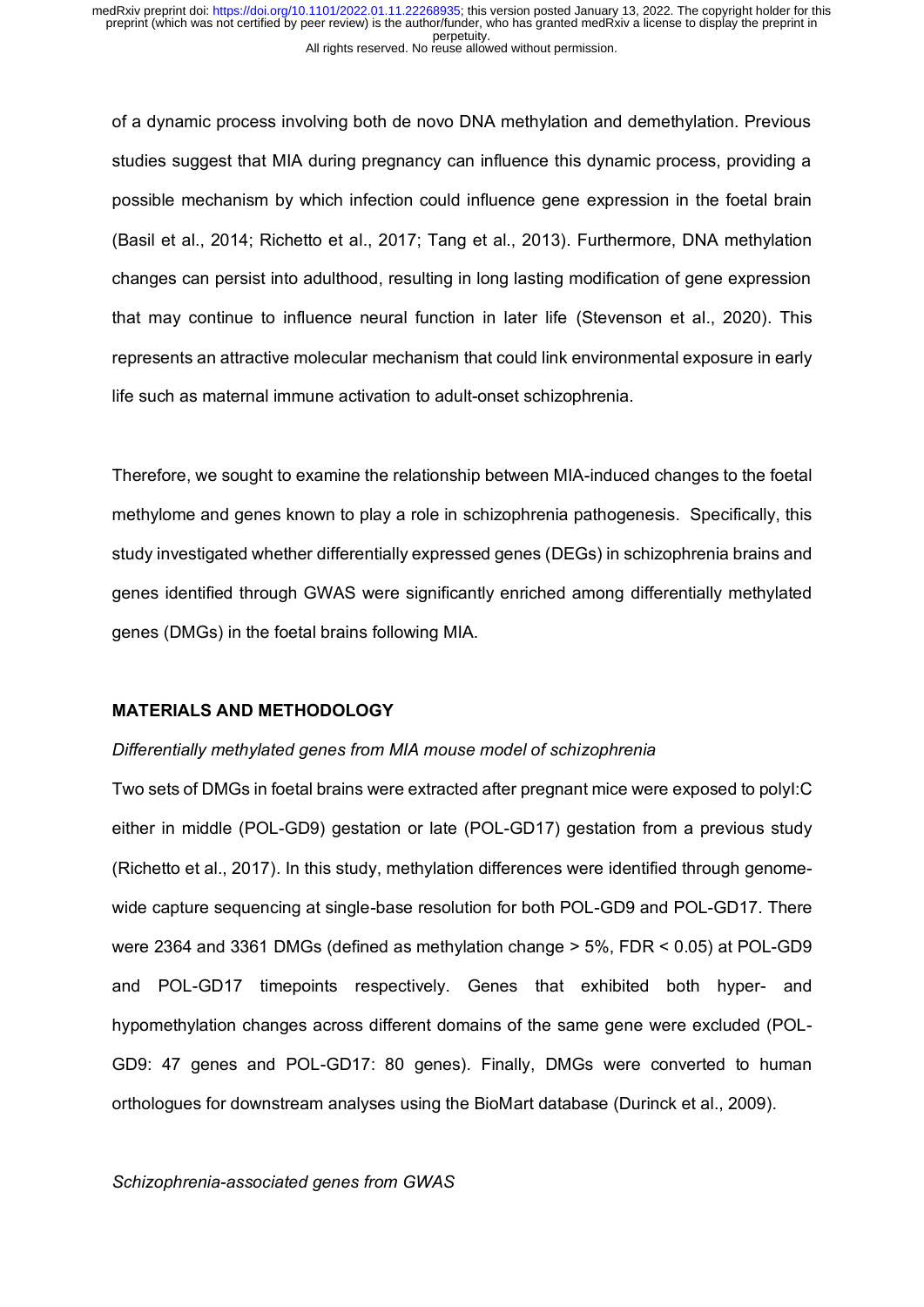Two sets of schizophrenia-associated genes were extracted from the largest GWAS to date comprising of 69,369 patients and 236,642 controls (Consortium et al., 2020). The first set included likely causal genes (*n* = 130) that were identified through multiple fine-mapping approaches. The second set covered a broad group of credible genes (*n* = 643) with some genomic support for their role in the disease.

## *Differentially expressed genes in schizophrenia brains*

Cell-type-specific gene expression patterns linked to schizophrenia were obtained from a previous single-cell RNA-sequencing study of 24 schizophrenia and 24 age- and sex-matched healthy brains (Ruzicka et al., 2020). The tissue samples were derived from the prefrontal cortex of post-mortem brains with single cell libraries generated using the 10x Genomics Chromium Platform and sequenced using an Illumina NextSeq500 machine. Cell-type-specific gene expression patterns were available for 18 cell types, including excitatory cortical neurons, GABAergic interneurons, astrocytes, oligodendrocyte progenitor cells, microglia and endothelial cells in schizophrenia brains. Overall, there were 1637 upregulated and 2492 downregulated genes in schizophrenia brains compared to controls across all cell types.

### *Statistical analysis*

We tested if schizophrenia genes (GWAS associated genes and DEGs in schizophrenia brains) were enriched among DMGs using a hypergeometric test. The minimum overlap was set to five and the P-values were adjusted for multiple testing by controlling the false discovery rate (FDR). All gene enrichment analyses were conducted using the xEnricher functions in the R package 'XGR' (version 1.1.4).

## *Data availability and Ethics*

Only publicly available, anonymised summary data was used during this study, and we can provide processed data upon reasonable request to the corresponding author. This study was subject to Oxford University's Research Integrity and Ethics Policy.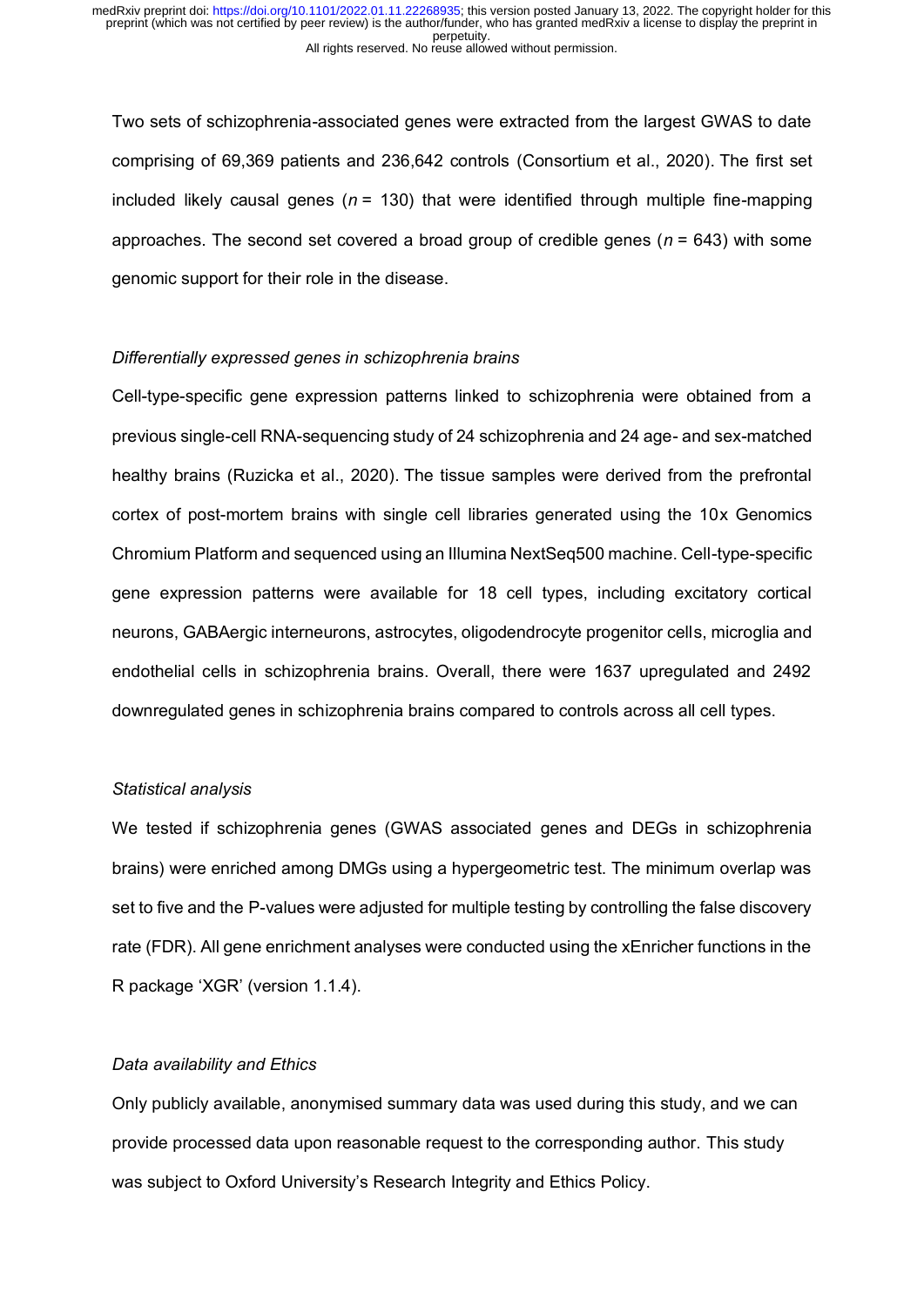## **RESULTS**

We found significant enrichment of differentially expressed schizophrenia genes among differentially methylated genes in foetal brain after MIA (*figure 1*). Specifically, 1) upregulated genes in layer IV pyramidal neurons were enriched among hypermethylated genes at POL-GD9 (fold change = 2.02, FDR = 0.037), 2) upregulated genes in layer V pyramidal neurons were enriched among hypomethylated genes at POL-GD9 (fold change = 1.57 , FDR = 0.049) and at POL-GD17 (fold change = 1.97 , FDR = 0.0006), 3) downregulated genes expressed in GABAergic Rosehip interneurons were enriched among hypermethylated genes at POL-GD17 (fold change = 1.62, FDR= 0.03) and finally 4) upregulated genes in oligodendrocytes were enriched among hypomethylated genes at POLD-GD9 (fold change = 2.45, FDR = 0.0045). The enriched genes are summarised in *supplementary table 1*.

There was no significant enrichment of GWAS associated genes among differentially methylated genes after MIA at GD9 and GD17, including fine-mapped genes (GD9 hypomethylated: fold change = 0.682 , FDR = 0.79; GD17-hypomethylated: fold change = 1.41, FDR =  $0.12$ ; GD17-hypermethylated: fold change =  $0.806$ , FDR =  $0.59$ ) or genes with broader genomic evidence (GD9-hypomethylated: fold change = 0.41, FDR = 1; GD9 hypermethylated: fold change = 0.423, FDR = 1; GD17-hypomethylated: fold change = 0.653, FDR = 1; GD17-hypermethylated: fold change =  $0.479$ , FDR = 1).

### **DISCUSSION**

In this study, we demonstrate that MIA can induce methylation changes to known DEGs in schizophrenia brains. The majority of these enriched genes were specific to cortical excitatory and inhibitory neurons, which is in line with the imbalance of excitatory-inhibitory transmission that has long been considered a key feature of schizophrenia (Liu et al., 2021). However, we were unable to detect enrichment of GWAS-associated schizophrenia genes among the DMGs following MIA. This may be because GWAS associated genes represent a narrow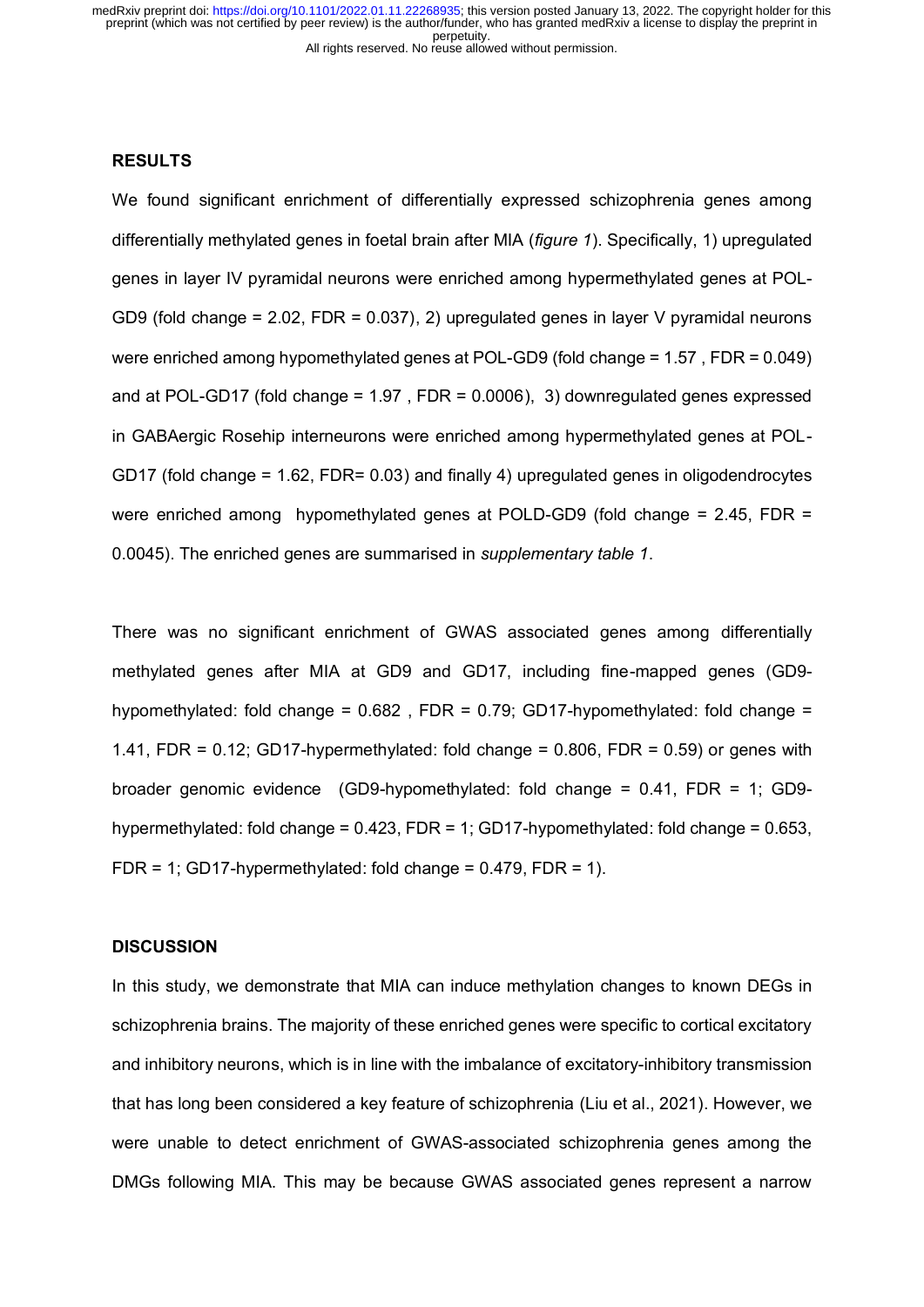group of disease relevant genes that exert their functional effects during neurodevelopment while differentially expressed genes in schizophrenia brains capture many disease processes including those influenced by the environment in schizophrenia pathogenesis. Overall, this work brings together genetic and environmental risk factors in schizophrenia, and sheds light on a potential mechanism that could contribute to the long-term consequences of MIA during gestation.

The enriched genes we identified play key roles in biological processes that are relevant to schizophrenia such as neurodevelopment, synaptic connectivity, and mitochondrial function (summarised in *supplementary table 2*) (OBI-NAGATA et al., 2019; Rajasekaran et al., 2015; Rapoport et al., 2012). For example, we found that *PRKCE* was hypermethylated following MIA. The expression of *PRKCE* is important for neurite outgrowth in response to interaction with neuron growth factor. Consistent with our own results, *PRKCE* was found to be hypermethylated in the dorsolateral prefrontal cortex of schizophrenia brains post-mortem by a DNA methylation assay (Alelú-Paz et al., 2016). Similarly, *HIVEP2,* a transcriptional regulator involved in controlling the activity of many genes implicated in brain development including *SSTR-2*, *c-Myc*, and genes in the NF-<sub>K</sub>B pathway (Dörflinger et al., 1999; Fukuda et al., 2002; Iwashita et al., 2012; Wu, 2002), was hypermethylated following MIA. Furthermore, loss-of-function variants in *HIVEP2* are strongly associated with intellectual disability and developmental delay (Srivastava et al., 2016; Steinfeld et al., 2016).

In our study, the methylation data was extracted from mice exposed to PolyI:C during gestation periods corresponding to the end of the first trimester (GD9) and late phase of the second trimester (GD17) in humans (Richetto et al., 2017). We found enrichment of DEGs in schizophrenia brains that were specific to these gestational time points. Evidence from previous studies suggest genes involved in GABAergic neuronal development appear to be influenced to a greater extent by MIA in late gestation (Bitanihirwe et al., 2010; Meyer et al., 2008; Suchiman et al., 2015; Winter et al., 2009). Consistent with this, we only found

.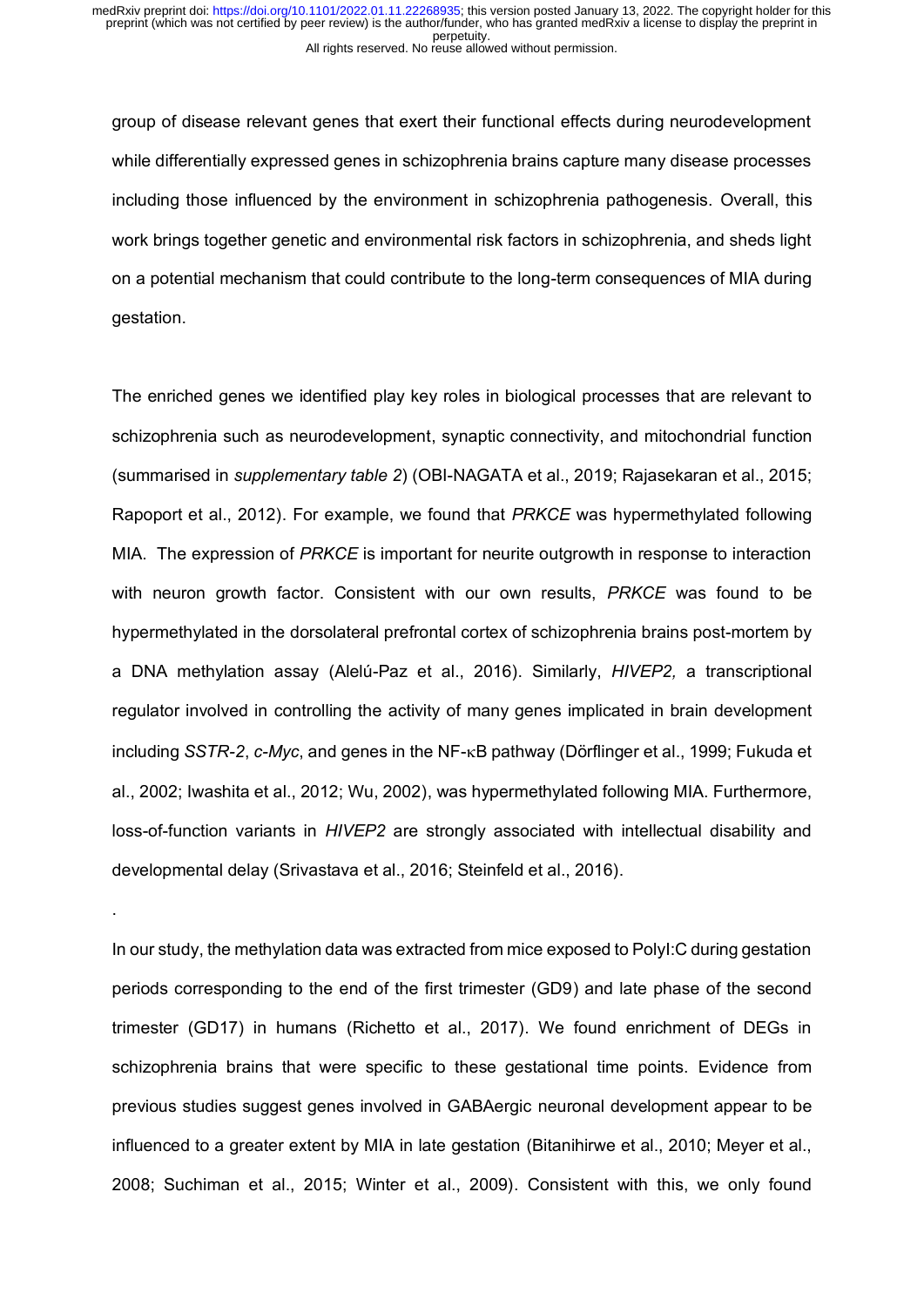differentially expressed genes from cortical GABAergic interneurons to be enriched in DMGs following MIA in late gestation. On the contrary, Wnt signalling, which has a crucial role in neurodevelopment, appears to be primarily affected by MIA in early gestation (Hoseth et al., 2018; Richetto et al., 2017). In line with this, we found enrichment of genes known to be involved in Wnt signalling, including *CCND3* and *NXN*, among DMGs following MIA in early gestation.

Our study has several limitations. The *a priori* decision to remove dually hypo- and hypermethylated genes may have resulted in the exclusion of genes pertinent to schizophrenia. Further analysis is required to investigate the effect of MIA and DNA methylation in these genes. Also, our analysis was limited by the quality of the available data, including DMGs from the MIA models, the GWAS-associated genes, and DEGs extracted from the single-cell RNA sequencing study. Further, there are clear translational differences between mice and humans which impedes the ability of polyI:C to fully recapitulate the complexity of immune responses during pregnancy. Finally, we only investigated MIA-induced gene expression changes in one model of MIA mimicking viral infection. Therefore, further work is needed to understand how other models of MIA involving various immune agents could affect the methylation of schizophrenia genes.

In summary, this study provides novel insights into the epigenetic mechanisms underpinning the interplay between genetic and environmental risk factors in the aetiology of schizophrenia. Our results suggest that MIA can induce stable DNA methylation changes that could lead to cell-type-specific gene expression changes in schizophrenia brains. These genes are linked to abnormal neurodevelopment, impaired synaptic connectivity, and mitochondrial dysfunction. Importantly, these findings carry clear implications for disease prevention strategies in schizophrenia because treatment and/or prevention of maternal infection during pregnancy are tractable health goals.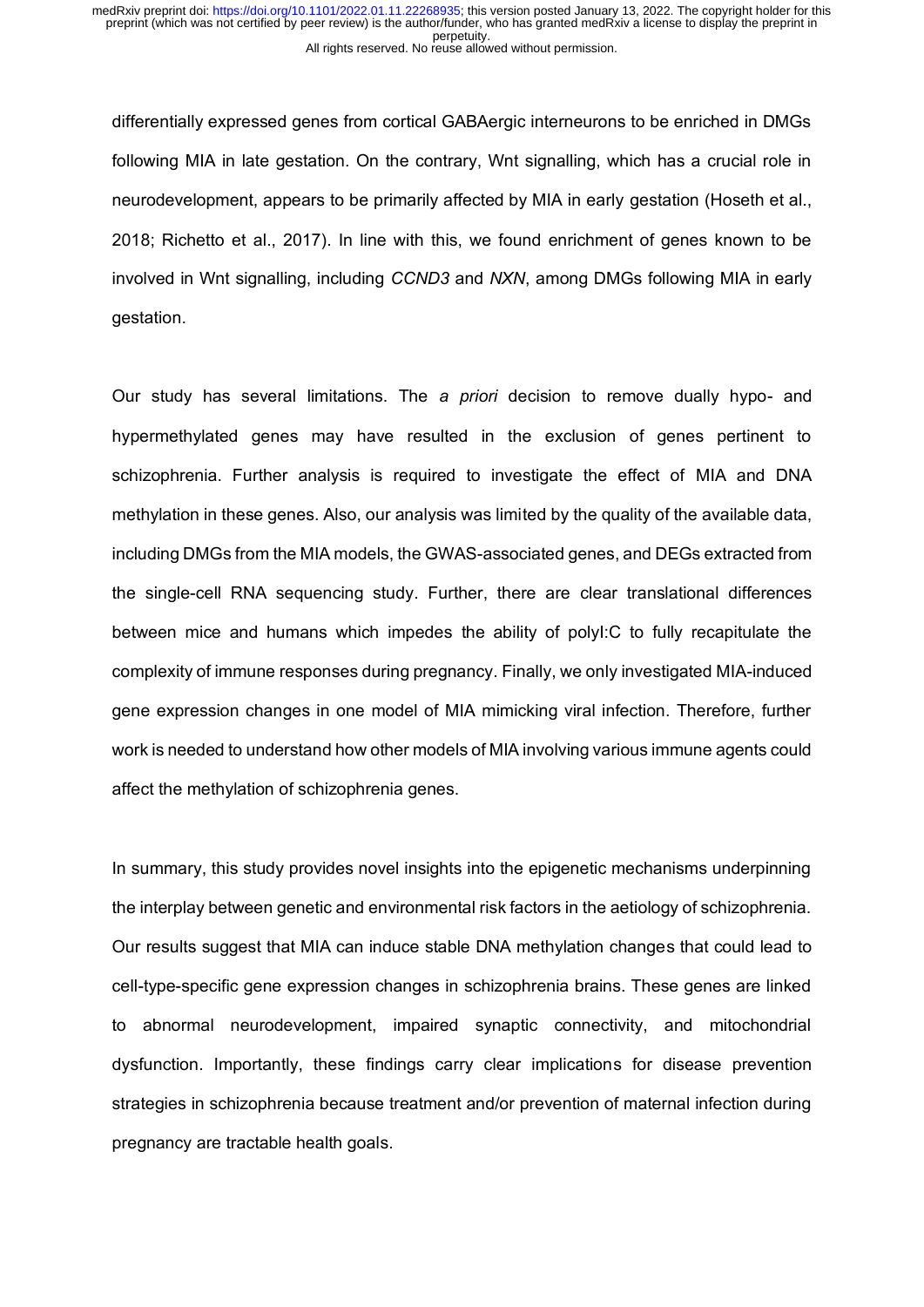# **Funding**

This work is supported by National Institute for Health Research U.K. and John Fell Fund from the University of Oxford.

# **Author statement**

TJ: Methodology, Data curation, Formal analysis, Writing – original draft; Writing – review & editing; DS: Writing – original draft; Writing – review & editing; LH: Conceptualization, Funding acquisition, Methodology, Writing – original draft; Writing – review & editing

# **REFERENCES**

- Alelú-Paz, R., Carmona, F.J., Sanchez-Mut, J. V., Cariaga-Martínez, A., González-Corpas, A., Ashour, N., Orea, M.J., Escanilla, A., Monje, A., Guerrero Márquez, C., Saiz-Ruiz, J., Esteller, M., Ropero, S., 2016. Epigenetics in Schizophrenia: A Pilot Study of Global DNA Methylation in Different Brain Regions Associated with Higher Cognitive Functions. Front. Psychol. 7. https://doi.org/10.3389/fpsyg.2016.01496
- Basil, P., Li, Q., Dempster, E.L., Mill, J., Sham, P.-C., Wong, C.C.Y., McAlonan, G.M., 2014. Prenatal maternal immune activation causes epigenetic differences in adolescent mouse brain. Transl. Psychiatry 4, e434–e434. https://doi.org/10.1038/tp.2014.80
- Bitanihirwe, B.K., Peleg-Raibstein, D., Mouttet, F., Feldon, J., Meyer, U., 2010. Late Prenatal Immune Activation in Mice Leads to Behavioral and Neurochemical Abnormalities Relevant to the Negative Symptoms of Schizophrenia. Neuropsychopharmacology 35, 2462–2478. https://doi.org/10.1038/npp.2010.129
- Boyes, J., Bird, A., 1991. DNA methylation inhibits transcription indirectly via a methyl-CpG binding protein. Cell 64, 1123–1134. https://doi.org/10.1016/0092-8674(91)90267-3
- Brown, A.S., Begg, M.D., Gravenstein, S., Schaefer, C.A., Wyatt, R.J., Bresnahan, M., Babulas, V.P., Susser, E.S., 2004. Serologic Evidence of Prenatal Influenza in the Etiology of Schizophrenia. Arch. Gen. Psychiatry 61, 774. https://doi.org/10.1001/archpsyc.61.8.774
- Brown, A.S., Schaefer, C.A., Quesenberry, C.P., Liu, L., Babulas, V.P., Susser, E.S., 2005. Maternal Exposure to Toxoplasmosis and Risk of Schizophrenia in Adult Offspring. Am. J. Psychiatry 162, 767–773. https://doi.org/10.1176/appi.ajp.162.4.767
- Buka, S.L., Cannon, T.D., Torrey, E.F., Yolken, R.H., 2008. Maternal Exposure to Herpes Simplex Virus and Risk of Psychosis Among Adult Offspring. Biol. Psychiatry 63, 809–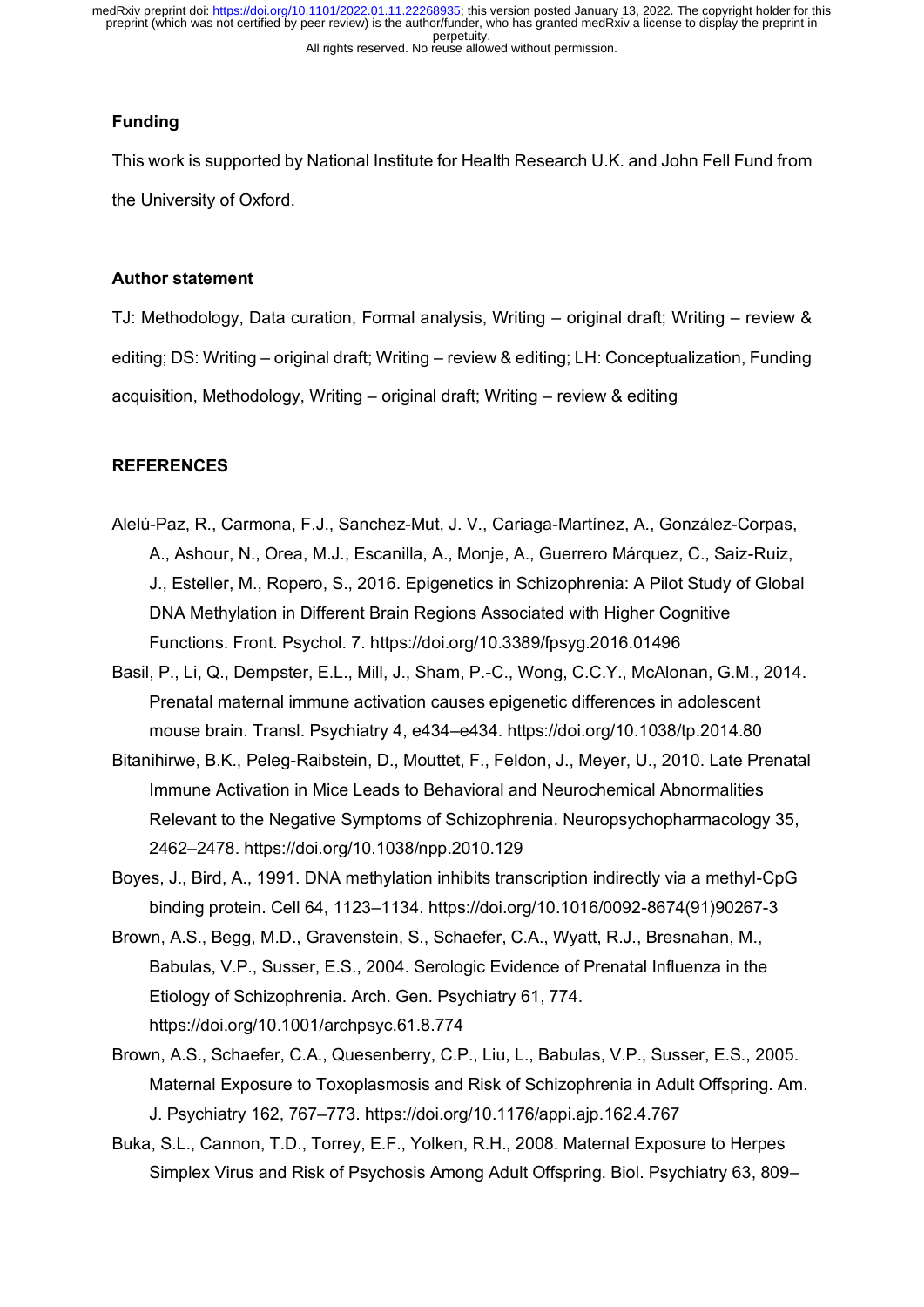815. https://doi.org/10.1016/j.biopsych.2007.09.022

- Consortium, T.S.W.G. of the P.G., Ripke, S., Walters, J.T.R., O'Donovan, M.C., 2020. Mapping genomic loci prioritises genes and implicates synaptic biology in schizophrenia. medRxiv 2020.09.12.20192922. https://doi.org/10.1101/2020.09.12.20192922
- Dorflinger, U., Pscherer, A., Moser, M., Rummele, P., Schule, R., Buettner, R., 1999. Activation of Somatostatin Receptor II Expression by Transcription Factors MIBP1 and SEF-2 in the Murine Brain. Mol. Cell. Biol. 19, 3736–3747. https://doi.org/10.1128/MCB.19.5.3736
- Durinck, S., Spellman, P.T., Birney, E., Huber, W., 2009. Mapping identifiers for the integration of genomic datasets with the R/Bioconductor package biomaRt. Nat. Protoc. 4, 1184–1191. https://doi.org/10.1038/nprot.2009.97
- Fukuda, S., Yamasaki, Y., Iwaki, T., Kawasaki, H., Akieda, S., Fukuchi, N., Tahira, T., Hayashi, K., 2002. Characterization of the Biological Functions of a Transcription Factor, c-mycIntron Binding Protein 1 (MIBP1). J. Biochem. 131, 349–357. https://doi.org/10.1093/oxfordjournals.jbchem.a003109
- Gandal, M.J., Zhang, P., Hadjimichael, E., Walker, R.L., Chen, C., Liu, S., Won, H., van Bakel, H., Varghese, M., Wang, Y., Shieh, A.W., Haney, J., Parhami, S., Belmont, J., Kim, M., Moran Losada, P., Khan, Z., Mleczko, J., Xia, Y., Dai, R., Wang, D., Yang, Y.T., Xu, M., Fish, K., Hof, P.R., Warrell, J., Fitzgerald, D., White, K., Jaffe, A.E., Peters, M.A., Gerstein, M., Liu, C., Iakoucheva, L.M., Pinto, D., Geschwind, D.H., Ashley-Koch, A.E., Crawford, G.E., Garrett, M.E., Song, L., Safi, A., Johnson, G.D., Wray, G.A., Reddy, T.E., Goes, F.S., Zandi, P., Bryois, J., Jaffe, A.E., Price, A.J., Ivanov, N.A., Collado-Torres, L., Hyde, T.M., Burke, E.E., Kleiman, J.E., Tao, R., Shin, J.H., Akbarian, S., Girdhar, K., Jiang, Yan, Kundakovic, M., Brown, L., Kassim, B.S., Park, R.B., Wiseman, J.R., Zharovsky, E., Jacobov, R., Devillers, O., Flatow, E., Hoffman, G.E., Lipska, B.K., Lewis, D.A., Haroutunian, V., Hahn, C.-G., Charney, A.W., Dracheva, S., Kozlenkov, A., Belmont, J., DelValle, D., Francoeur, N., Hadjimichael, E., Pinto, D., van Bakel, H., Roussos, P., Fullard, J.F., Bendl, J., Hauberg, M.E., Mangravite, L.M., Peters, M.A., Chae, Y., Peng, J., Niu, M., Wang, X., Webster, M.J., Beach, T.G., Chen, C., Jiang, Yi, Dai, R., Shieh, A.W., Liu, C., Grennan, K.S., Xia, Y., Vadukapuram, R., Wang, Y., Fitzgerald, D., Cheng, L., Brown, Miguel, Brown, Mimi, Brunetti, T., Goodman, T., Alsayed, M., Gandal, M.J., Geschwind, D.H., Won, H., Polioudakis, D., Wamsley, B., Yin, J., Hadzic, T., De La Torre Ubieta, L., Swarup, V., Sanders, S.J., State, M.W., Werling, D.M., An, J.-Y., Sheppard, B., Willsey, A.J., White, K.P., Ray, M., Giase, G., Kefi, A., Mattei, E., Purcaro, M., Weng, Z., Moore, J., Pratt, H., Huey, J., Borrman, T., Sullivan, P.F., Giusti-Rodriguez, P., Kim, Y., Sullivan, P.,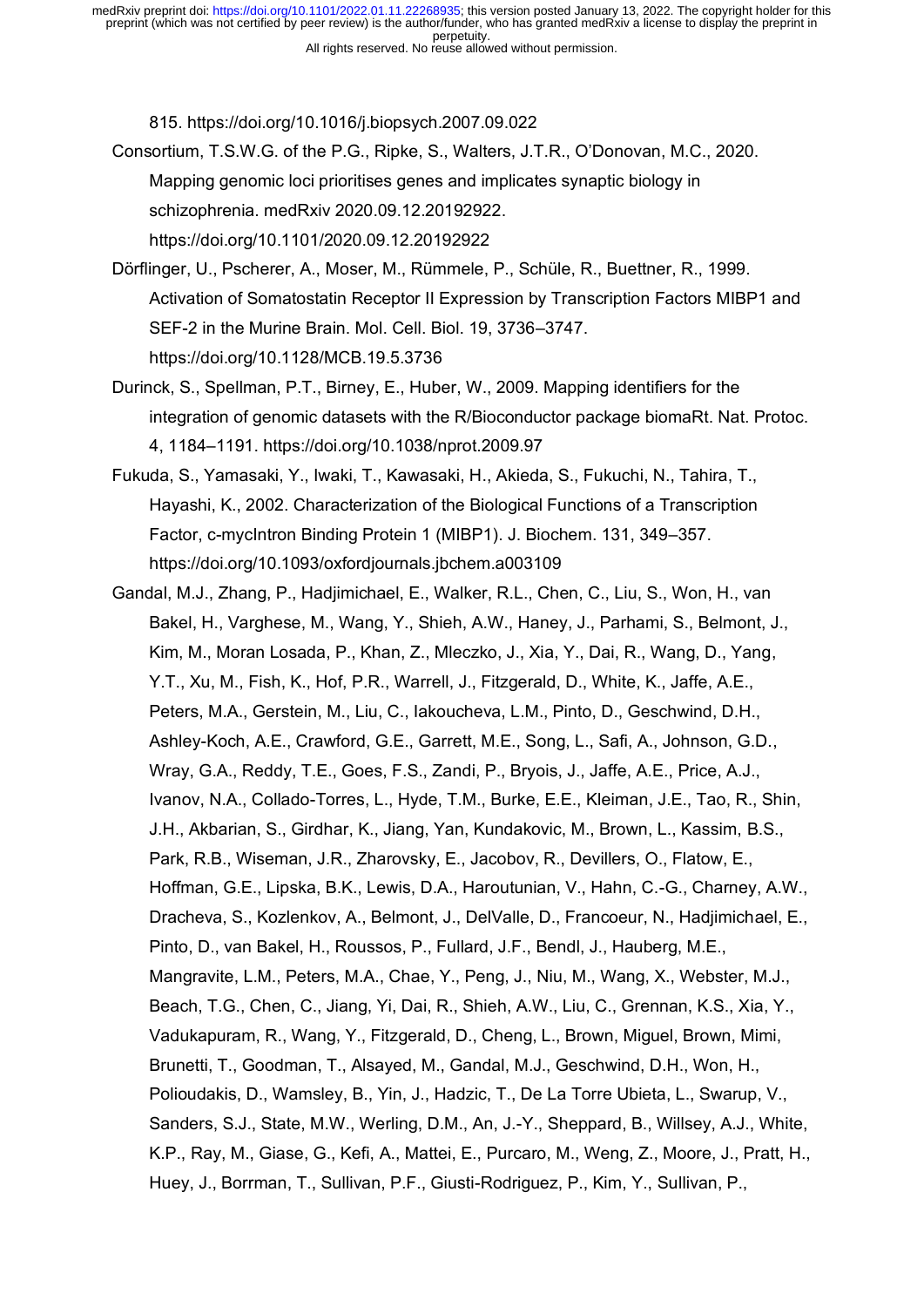Szatkiewicz, J., Rhie, S.K., Armoskus, C., Camarena, A., Farnham, P.J., Spitsyna, V.N., Witt, H., Schreiner, S., Evgrafov, O. V., Knowles, J.A., Gerstein, M., Liu, S., Wang, D., Navarro, F.C.P., Warrell, J., Clarke, D., Emani, P.S., Gu, M., Shi, X., Xu, M., Yang, Y.T., Kitchen, R.R., Gürsoy, G., Zhang, J., Carlyle, B.C., Nairn, A.C., Li, M., Pochareddy, S., Sestan, N., Skarica, M., Li, Z., Sousa, A.M.M., Santpere, G., Choi, J., Zhu, Y., Gao, T., Miller, D.J., Cherskov, A., Yang, M., Amiri, A., Coppola, G., Mariani, J., Scuderi, S., Szekely, A., Vaccarino, F.M., Wu, F., Weissman, S., Roychowdhury, T., Abyzov, A., 2018. Transcriptome-wide isoform-level dysregulation in ASD, schizophrenia, and bipolar disorder. Science (80-. ). 362, 13–22. https://doi.org/10.1126/science.aat8127

Gumusoglu, S.B., Stevens, H.E., 2019. Maternal Inflammation and Neurodevelopmental Programming: A Review of Preclinical Outcomes and Implications for Translational Psychiatry. Biol. Psychiatry 85, 107–121.

https://doi.org/10.1016/j.biopsych.2018.08.008

- Handunnetthi, L., Saatci, D., Hamley, J.C., Knight, J.C., 2021. Maternal immune activation downregulates schizophrenia genes in the foetal mouse brain. Brain Commun. 3. https://doi.org/10.1093/braincomms/fcab275
- Hoseth, E.Z., Krull, F., Dieset, I., Mørch, R.H., Hope, S., Gardsjord, E.S., Steen, N.E., Melle, I., Brattbakk, H.-R., Steen, V.M., Aukrust, P., Djurovic, S., Andreassen, O.A., Ueland, T., 2018. Exploring the Wnt signaling pathway in schizophrenia and bipolar disorder. Transl. Psychiatry 8, 55. https://doi.org/10.1038/s41398-018-0102-1
- Iwashita, Y., Fukuchi, N., Waki, M., Hayashi, K., Tahira, T., 2012. Genome-wide Repression of NF-κB Target Genes by Transcription Factor MIBP1 and Its Modulation by O-Linked β-N-Acetylglucosamine (O-GlcNAc) Transferase. J. Biol. Chem. 287, 9887–9900. https://doi.org/10.1074/jbc.M111.298521
- Liu, Y., Ouyang, P., Zheng, Y., Mi, L., Zhao, J., Ning, Y., Guo, W., 2021. A Selective Review of the Excitatory-Inhibitory Imbalance in Schizophrenia: Underlying Biology, Genetics, Microcircuits, and Symptoms. Front. Cell Dev. Biol. 9. https://doi.org/10.3389/fcell.2021.664535
- Meyer, U., Nyffeler, M., Yee, B.K., Knuesel, I., Feldon, J., 2008. Adult brain and behavioral pathological markers of prenatal immune challenge during early/middle and late fetal development in mice. Brain. Behav. Immun. 22, 469–486. https://doi.org/10.1016/j.bbi.2007.09.012
- Mortensen, P.B., Norgaard-Pedersen, B., Waltoft, B.L., Sorensen, T.L., Hougaard, D., Yolken, R.H., 2007. Early Infections of Toxoplasma gondii and the Later Development of Schizophrenia. Schizophr. Bull. 33, 741–744. https://doi.org/10.1093/schbul/sbm009

Nan, X., Ng, H.-H., Johnson, C.A., Laherty, C.D., Turner, B.M., Eisenman, R.N., Bird, A.,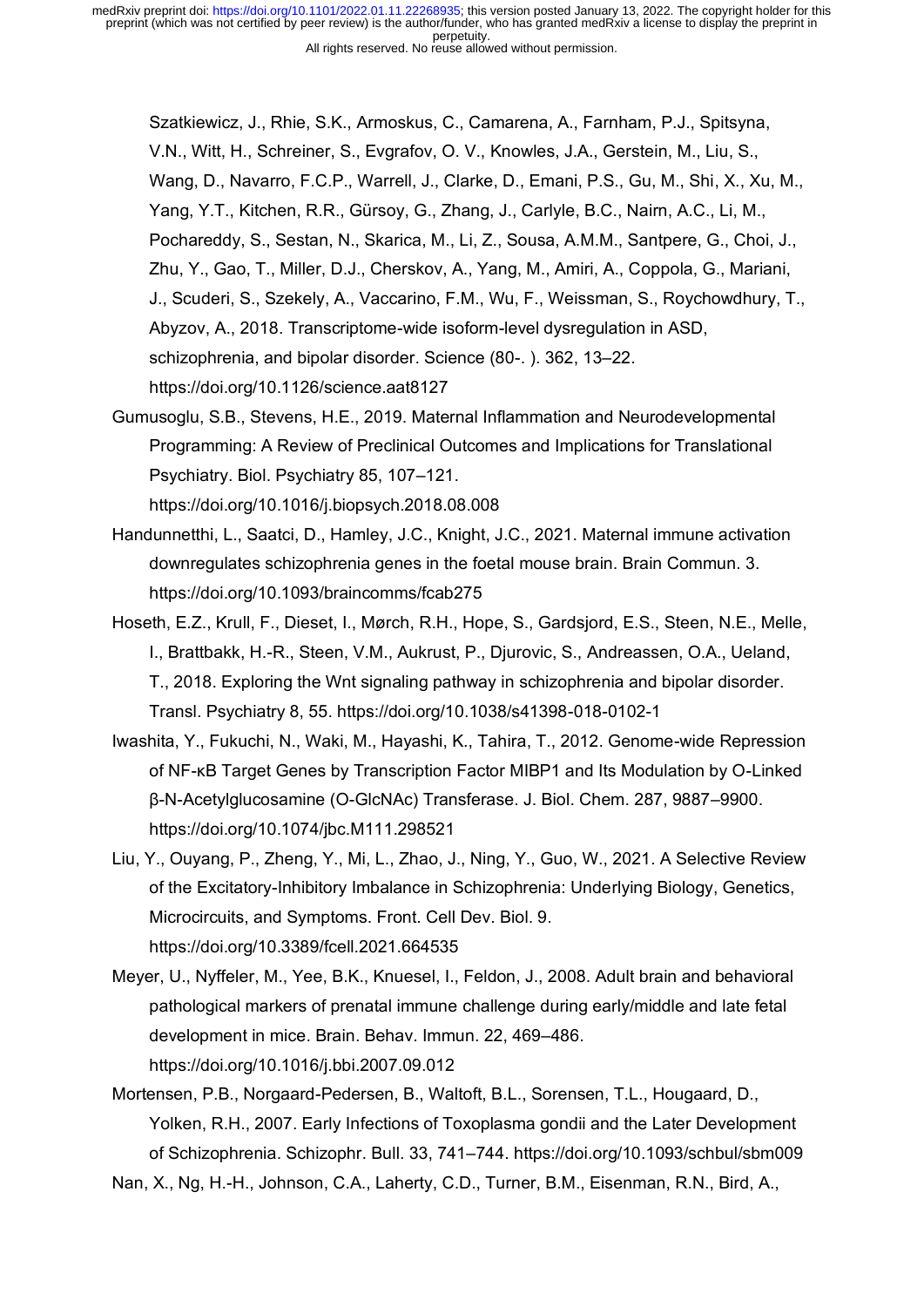1998. Transcriptional repression by the methyl-CpG-binding protein MeCP2 involves a histone deacetylase complex. Nature 393, 386–389. https://doi.org/10.1038/30764

- OBI-NAGATA, K., TEMMA, Y., HAYASHI-TAKAGI, A., 2019. Synaptic functions and their disruption in schizophrenia: From clinical evidence to synaptic optogenetics in an animal model. Proc. Japan Acad. Ser. B 95, 179–197. https://doi.org/10.2183/pjab.95.014
- Owen, M.J., Sawa, A., Mortensen, P.B., 2016. Schizophrenia. Lancet 388, 86–97. https://doi.org/10.1016/S0140-6736(15)01121-6
- Rajasekaran, A., Venkatasubramanian, G., Berk, M., Debnath, M., 2015. Mitochondrial dysfunction in schizophrenia: Pathways, mechanisms and implications. Neurosci. Biobehav. Rev. 48, 10–21. https://doi.org/10.1016/j.neubiorev.2014.11.005
- Rapoport, J.L., Giedd, J.N., Gogtay, N., 2012. Neurodevelopmental model of schizophrenia: update 2012. Mol. Psychiatry 17, 1228–1238. https://doi.org/10.1038/mp.2012.23
- Richetto, J., Massart, R., Weber-Stadlbauer, U., Szyf, M., Riva, M.A., Meyer, U., 2017. Genome-wide DNA Methylation Changes in a Mouse Model of Infection-Mediated Neurodevelopmental Disorders. Biol. Psychiatry 81, 265–276. https://doi.org/10.1016/j.biopsych.2016.08.010
- Ruzicka, W.B., Mohammadi, S., Davila-Velderrain, J., Subburaju, S., Tso, D.R., Hourihan, M., Kellis, M., 2020. Single-cell dissection of schizophrenia reveals neurodevelopmental-synaptic axis and transcriptional resilience. medRxiv 2020.11.06.20225342. https://doi.org/10.1101/2020.11.06.20225342
- Saatci, D., van Nieuwenhuizen, A., Handunnetthi, L., 2021. Maternal infection in gestation increases the risk of non-affective psychosis in offspring: a meta-analysis. J. Psychiatr. Res. 139, 125–131. https://doi.org/10.1016/j.jpsychires.2021.05.039
- Sorensen, H.J., Mortensen, E.L., Reinisch, J.M., Mednick, S.A., 2009. Association Between Prenatal Exposure to Bacterial Infection and Risk of Schizophrenia. Schizophr. Bull. 35, 631–637. https://doi.org/10.1093/schbul/sbn121
- Srivastava, S., Engels, H., Schanze, I., Cremer, K., Wieland, T., Menzel, M., Schubach, M., Biskup, S., Kreiß, M., Endele, S., Strom, T.M., Wieczorek, D., Zenker, M., Gupta, S., Cohen, J., Zink, A.M., Naidu, S., 2016. Loss-of-function variants in HIVEP2 are a cause of intellectual disability. Eur. J. Hum. Genet. 24, 556–561. https://doi.org/10.1038/ejhg.2015.151
- Steinfeld, H., Cho, M.T., Retterer, K., Person, R., Schaefer, G.B., Danylchuk, N., Malik, S., Wechsler, S.B., Wheeler, P.G., van Gassen, K.L.I., Terhal, P.A., Verhoeven, V.J.M., van Slegtenhorst, M.A., Monaghan, K.G., Henderson, L.B., Chung, W.K., 2016. Mutations in HIVEP2 are associated with developmental delay, intellectual disability, and dysmorphic features. Neurogenetics 17, 159–164. https://doi.org/10.1007/s10048-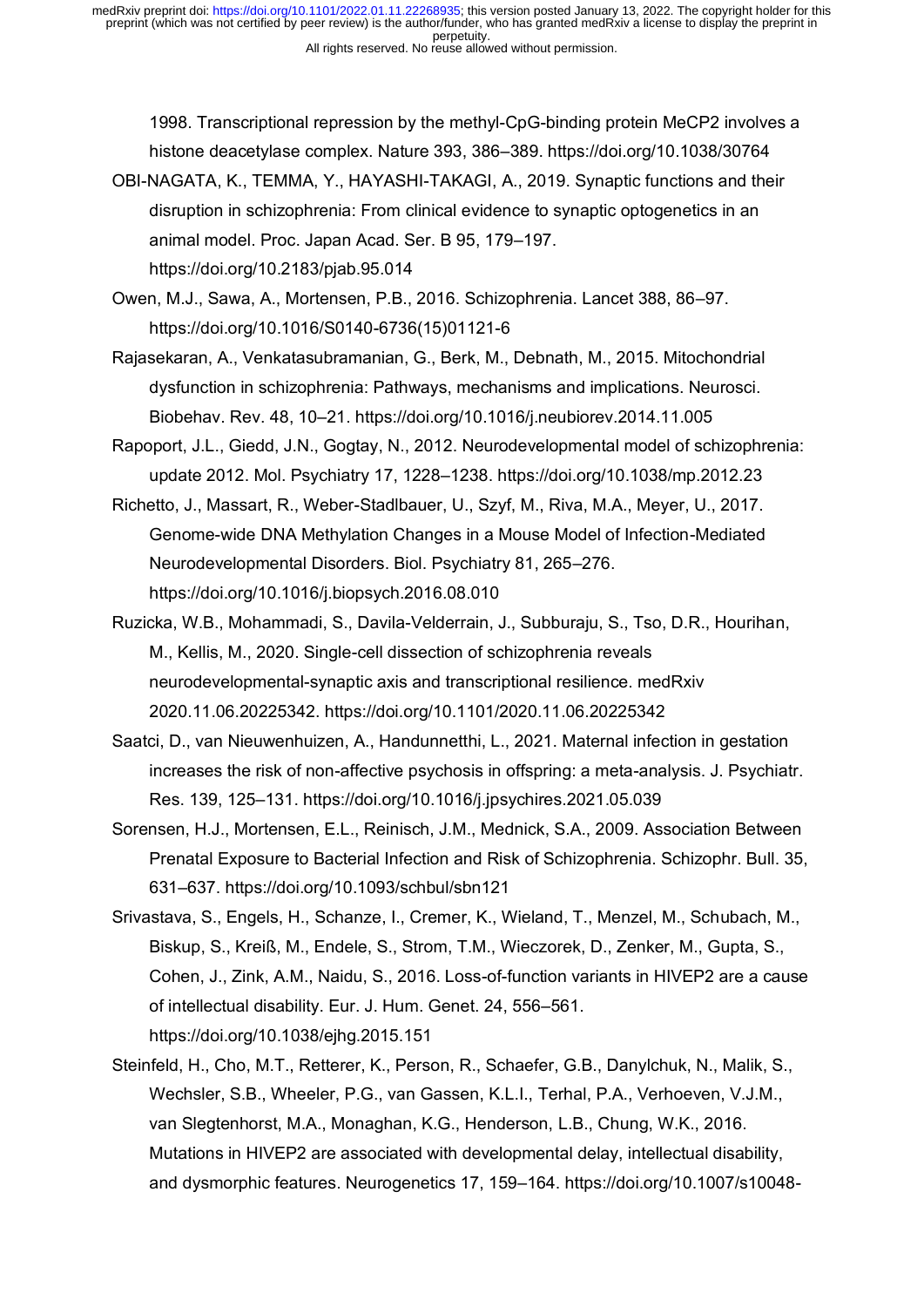016-0479-z

Stevenson, K., Lillycrop, K.A., Silver, M.J., 2020. Fetal programming and epigenetics. Curr. Opin. Endocr. Metab. Res. 13, 1–6. https://doi.org/10.1016/j.coemr.2020.07.005

- Suchiman, H.E.D., Slieker, R.C., Kremer, D., Slagboom, P.E., Heijmans, B.T., Tobi, E.W., 2015. Design, measurement and processing of region-specific DNA methylation assays: the mass spectrometry-based method EpiTYPER. Front. Genet. 6. https://doi.org/10.3389/fgene.2015.00287
- Tang, B., Jia, H., Kast, R.J., Thomas, E.A., 2013. Epigenetic changes at gene promoters in response to immune activation in utero. Brain. Behav. Immun. 30, 168–175. https://doi.org/10.1016/j.bbi.2013.01.086
- Winter, C., Djodari-Irani, A., Sohr, R., Morgenstern, R., Feldon, J., Juckel, G., Meyer, U., 2009. Prenatal immune activation leads to multiple changes in basal neurotransmitter levels in the adult brain: implications for brain disorders of neurodevelopmental origin such as schizophrenia. Int. J. Neuropsychopharmacol. 12, 513. https://doi.org/10.1017/S1461145708009206
- Wu, L.-C., 2002. ZAS: C2H2 Zinc Finger Proteins Involved in Growth and Development. Gene Expr. 10, 137–152. https://doi.org/10.3727/000000002783992479

## **FIGURES**

#### *Figure 1*

(A) Enrichment of upregulated genes among differentially methylated foetal genes following MIA at GD9. Size of the circles represents the number of overlapping genes. The dashed line is set at FDR = 0.05. (B) Enrichment of upregulated genes among differentially methylated foetal genes following MIA at GD17. Size of the circles represents the number of overlapping genes. The dashed line is set at FDR = 0.05. (C) Enrichment of downregulated genes among differentially methylated foetal genes following MIA at GD17. Sizes of the circles represents the number of overlapping genes. The dashed line is set at FDR = 0.05. (D) The intersect of enriched genes differentially methylated following MIA at both GD9 and GD17.